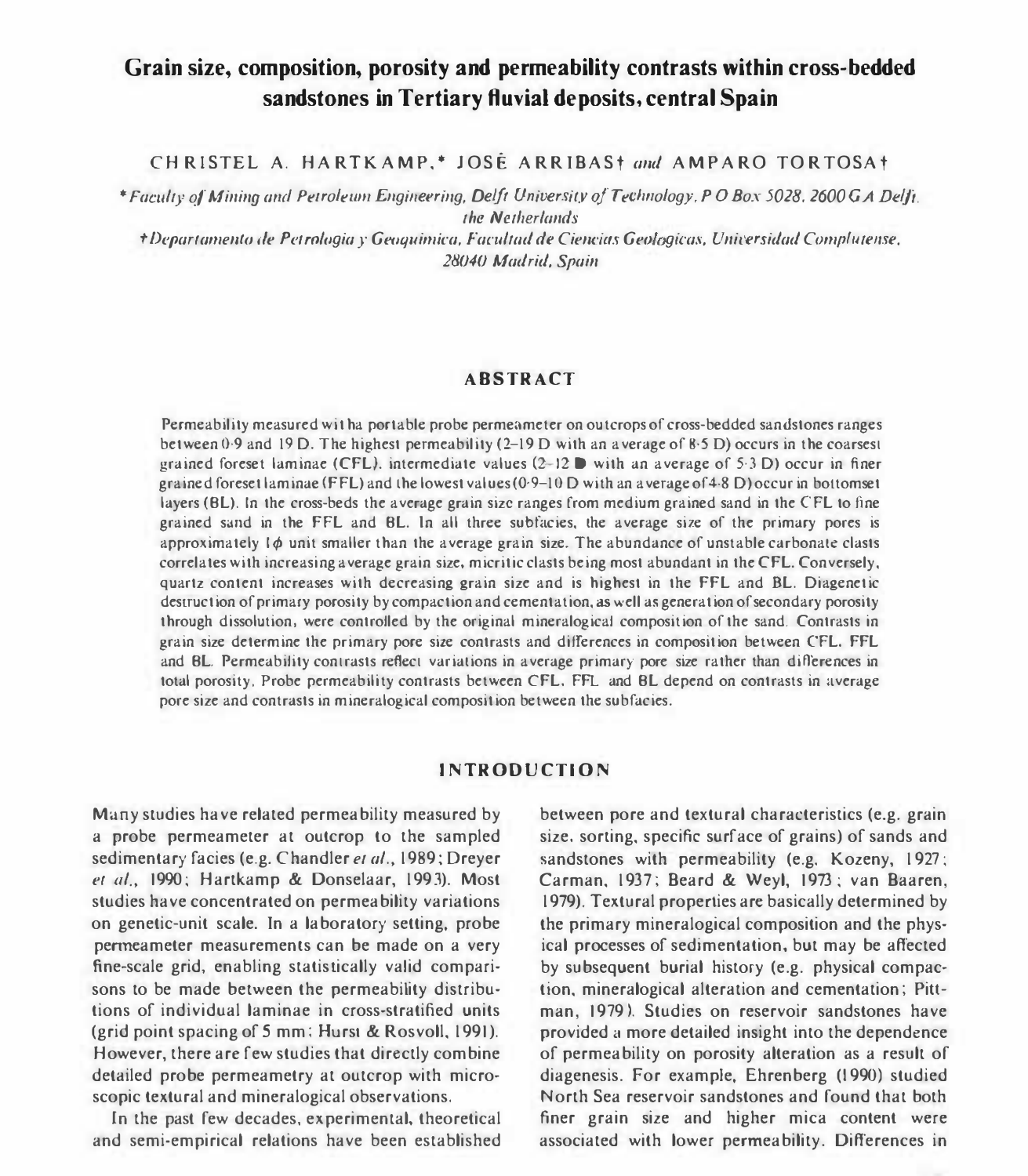mineralogical composition between laminae within cross-stratified reservoir sandstones have been ob-

permeability contrast of one order of magnitude between the laminae. Hurst & Rosvoll (1991) determined a permeability contrast of 1-3 orders of magnitude between laminae within a cross-bed of shallow marine origin in a lightly consolidated sandstone: they assumed that the variations in permeability reflected primary depositional characteristics.

The present study focuses on quantification of permeability variations in cross-bedded sandstones. The purpose of this paper is to document the depositional characteristics that affect contrasts in permeability between adjacent foreset laminae and between foreset and bottomset of cross-beds in well exposed distal fluvial fan deposits of Late Oligocene to Early Miocene age(Loranca Basin in central Spain). Probe permeameter measurements are compared wi th textural and compositional parameters. The studied sand bodies are lightly consolidated and have retained most of their primary depositional features (Diaz Molina et al., 1989).

## GEOLOGICAL SETTING AND FACIES **DESCRIPTION**

Sandstones of Middle to Late Tertiary age in the Loranca Basin of central Spain provide the data for this study (Fig. 1). Fluvial, molasse-type, sands tones from two coalescing systems filled the Loranca depression during the LateOligocene to Early Miocene (Diaz Molina et al., 1989). The source areas of these fluvial sediments are the Mesozoic clastic and carbonate sequences of the Iberian mountain range. Channel sandbodies were formed by low and high sinuosity rivers and encbsed in fine grained floodplain sediments. Large scale trough cross-bedding is ubiquitous (Diaz Molina et al., 1985).

The trough cross-bedded sedimentary structures were formed by large scale ripple migration over the channel floor and the depositional slope of the inner bank. The trough cross-beds have lengths of up to 20 m. thicknesses of 20-40 cm and widths of 80 cm to 2 cm. Two different facies are distinguished: the bottomset and the foreset. The bottomset layer (BL) has formed in front of migrating ripples and consists of fall-out and suspension-load sediment. Foreset deposits consist of laminae that formed by grains avalanching down the leeside of ripples. The inclined

served by Hopkins *et al.* (1991) to cause a significant of the leesides. The grains are sorted during foreset laminae are preserved in sequence in the sandbodies and are a record of successively earlier avalanching, resulting in distinct coarse (CFL) and



Fig. I. Location map of the study area in the Loranca Basin of central Spain. Studied outcrop locations are marked from I-XVII.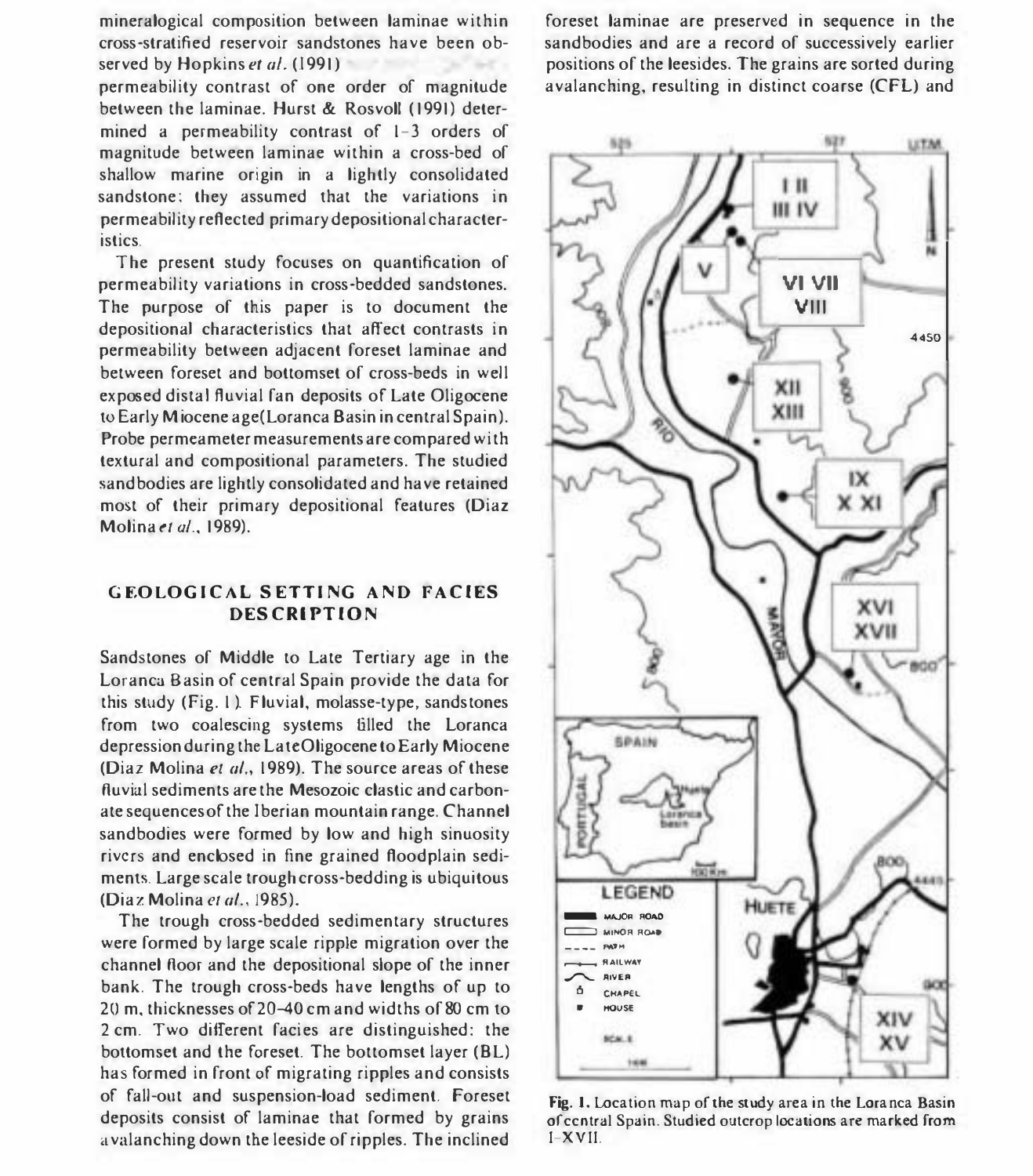fine grained (FFL) laminae that range between 2 mm and 1.2cm in thickness. Usually, there is a regular and systematic pattern of variation in medium grain size with respect to the successive cross-strata.

#### METHODOLOGY

#### Petrography

A total of 34 plugs, each 2 in (5·08 cm) in diameter, were taken perpendicular to bedding from 17 outcrop locations (Figs 1 and 2A-C). Probe permeability measurements were taken prior to coring and this technique provided us with undisturbed plugs of which the measured locations, orientations, exact sedimentological details, and probe permeability data were known at 90° to layering. Thin sections of the plugs were made following impregnation with blue Araldite and a qualitative evaluation was made (Fig. 2C, 0), and nine thin sections were selected and used for optical petrographical analysis. In each thin section, the coarser grained foreset laminae (CFL), the finer grained foreset laminae (FFL) and the bottomset layer (BL), if present were studied separately. The parameters studied comprise mineralogical composition, grain size distribution and porosity.

Petrographical analysis involved counting a total of 3300 points in each plug sample. For each subfacies (CFl, FFl and SL), 400 points were counted of framework and cement type, 400 points were counted of pore type and size and a further 300 points were counted for grain size determination. In foreset laminae the point count parameters were counted parallel to the dip (Fig. 20). In bottomsets the parameters were counted perpendicular to the depositional surface, to account for any anisotropy in texture that may be apparent in bottomsets (Joplin. 1965). In some samples, bottomsets display well developed, fine and coarse grained laminae; in these samples point counting was done parallel to the depositional surface in order to count coarse and fine grained laminae separately ( $BL-C$  and  $BL-F$ ).

Maximum diameters of pore size and grain size were counted in  $\phi$  unit intervals (-log, of the diameter (mm), Pettijohn et al., 1973). Mean values of grain size or pore size were used in the correlations with permeability. Sorting  $(So = \phi$  standard deviation) was calculated in accordance with Folk (1980). Framework composition was analysed in petrographical groups as defined by Zuffa

analysis (primary and secondary porosity) was carried out on the basis of the criteria defined by Schmidt & McDonald (1979).

#### Permeability

The probe permeameter (minipermeameter) was developed for measuring the steady state permeability of rock and unconsolidated sand by Eijpe & Weber  $(1971)$ . Sutherland et al.  $(1991)$  recommended codes of practice that are applicable to the variety of instruments currently available and given details of the measurement principles, apparatus, measurement procedure and quality control for probe permeametry. The apparatus and the measurement techniques used for this study are described in detail by Hartkamp & Oonselaar (1993) and are only summarised here. The probe permeameter consist of three units, a nitrogen gas source, a flow meter unit and a probe. The probe is pressed against the rock surface with a controlled force (Sutherland et al., 1991). At a constant pressure, nitrogen is passed through a small opening in the probe into the rock and the flow rate is recorded when a steady state is reached (after 10 s). Leakage between the rock and the probe is prevented by an elastic. closed-cell neoprene rubber. The inlet opening of the probe (radius of I mm) determines the measured rock volume (Goggin er al., 1988), which is estimated to have a radius and depth of 4 mm. Where the thickness of laminae is less than the measurement radius. the measured permeability is an average value defined by the unknown permeabilities of more than one lamina (Halvorsen & Hurst, 1990).

Flow rate is converted into permeability using a calibration curve (Fig. 3). This calibration curve was established in the Dietz laboratory of Delft University of Technology (the Netherlands) using a set of 99 natural and artificial homogeneous sandstone plugs, the permeabilities of which ranged from 0·1 to 14 000 mD. An extensivedescription of the principles, calibration, response, reliability and accuracy of the equipment used for this study is presented by Hartkamp (1993)

The outcrop face was carefully prepared using a steel brush to remove the superficial weathering crust and, subsequently, using a soft brush to remove the first few centimetres of the friable sandstone underneath the crust in order to remove dust and flatten the surface.

A total of 2600 measurements were made on crossbeds at 17 outcrop locations and statistically analysed.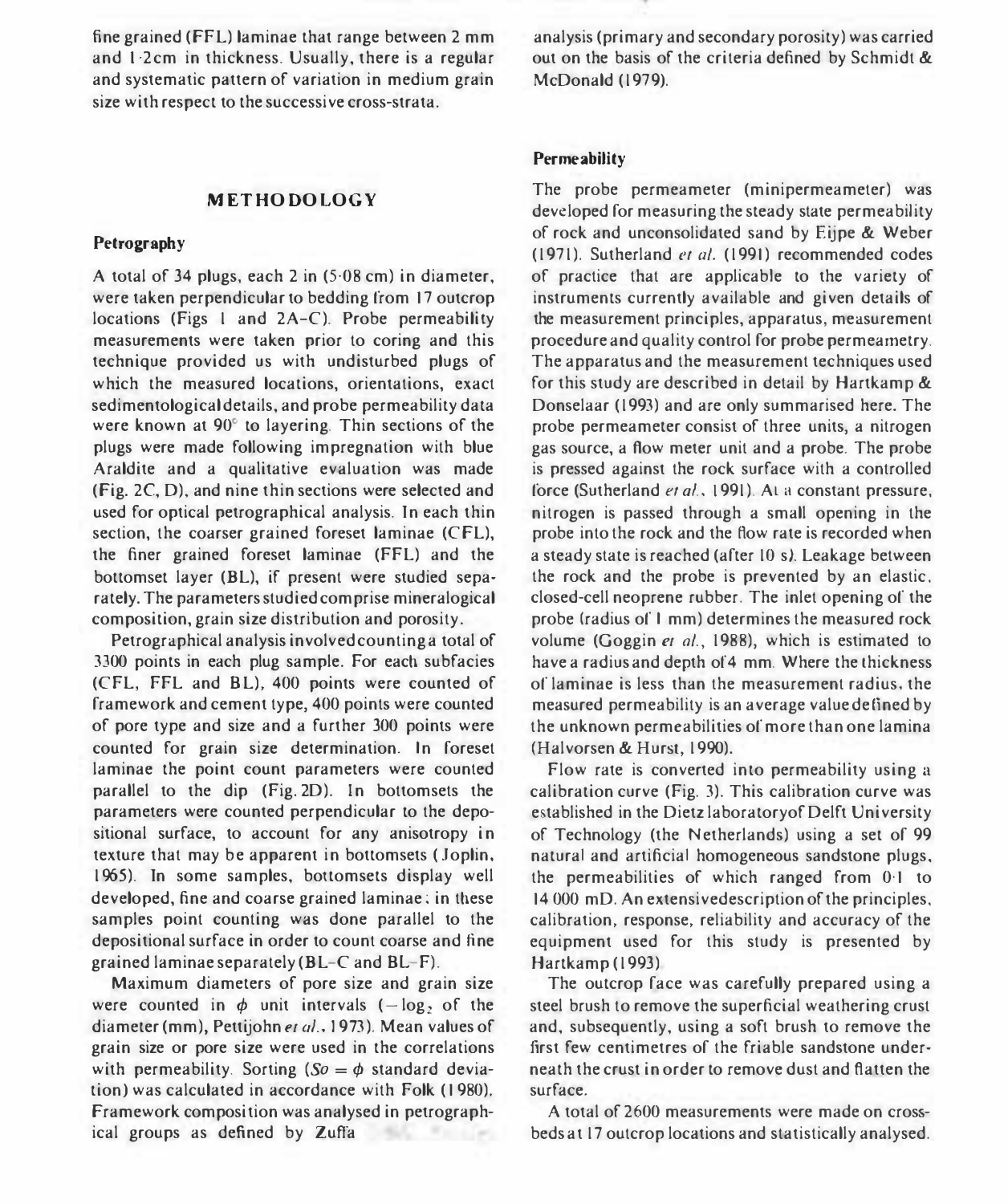

Fig. 2.  $(\Lambda)$  A schematic cross-section of a laterally stacked sequence of adjacent point bar deposits (LS) and channel abandonment deposits represented by a clay plug (CP). Outcrop sample location VI is indicated by the rectangular box. (B) Drawing of the sampled cross-bed set of location VL Coarser grained foreset laminae (CFL) are stippled. finer grained foreset laminae (FFL) are unornamented and the bottomset layer (BL) is the unornamented zone parallel to the bold erosion surface (E) and the undulating line. Circles indicate core plug locations (I, II and III). The grid used for probe penneameter measurements is indicated by asterisks (vertical grid spacing is I cm. horizontal grid spacing between columns A and K is 5 cm, with additional grid points 1 cm apart. (C) Example of core plug II with a length  $(L)$  of 6 cm and a diameter  $(D)$  of 508 cm. Inclined foreset laminae are presented as CFL (stippled) and FFL (unornamented). BL is unornamented and overlies the erosion surface (E). Asterisks indicate probe permeameter sample points. TS is the imaginary cross-section for the thin section. (D) Example of thin section (TS) with foreset laminae CFL (stippled) and FFL (unornamented), the erosion surface (E) and overlying bottomset (BL). Arrows indicate the point count directions in the foreset (CFL, FFL) and in the bottomset (BL). (E) Example of permeability pattern of outcrop location VI; the dotted lines indicate inclined loreset laminae directions (CFL, FFL), the dashed line indicates the boundary between forest and bottomset (BL) and the black line indicates the erosion surface (E).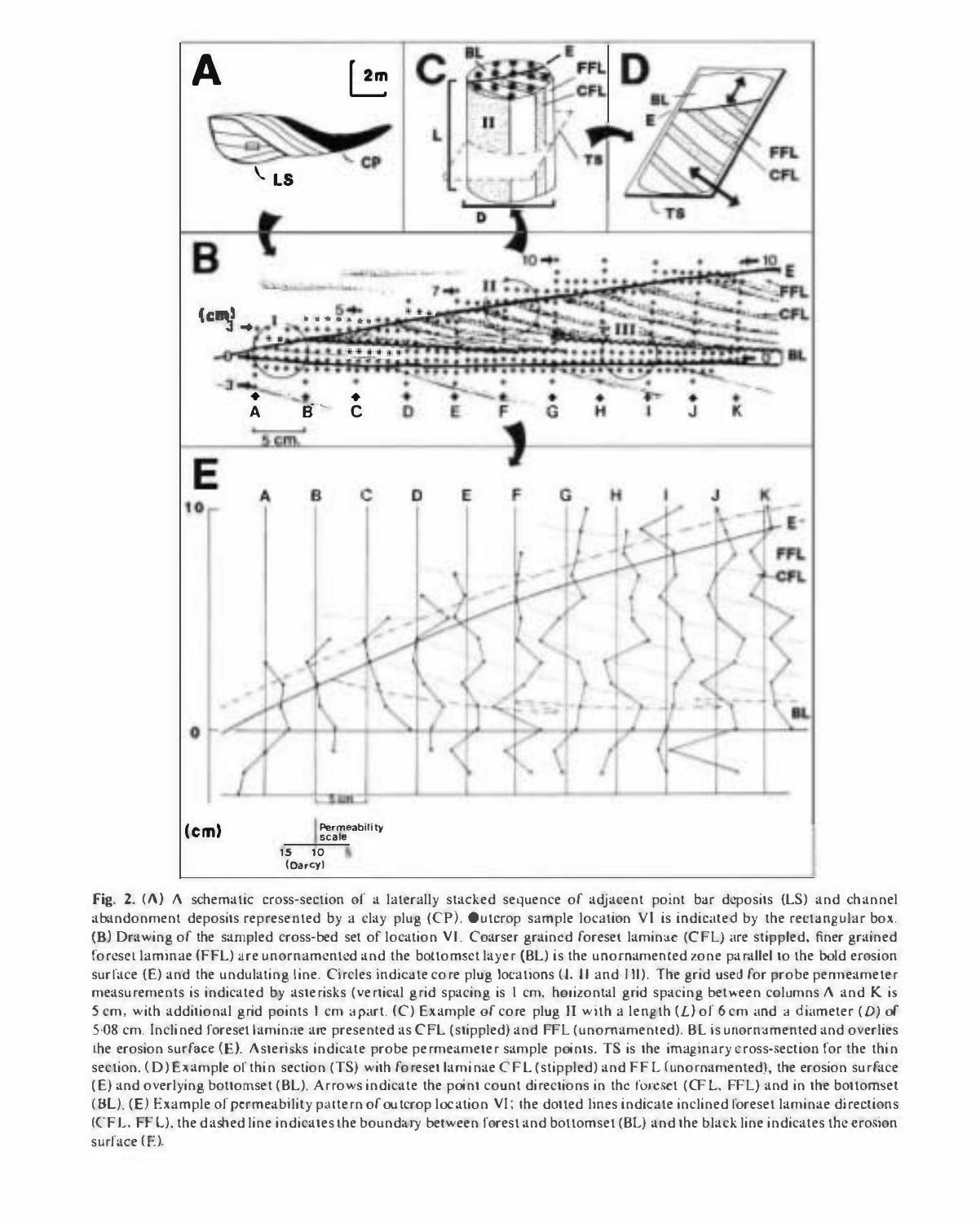

Fig. 3. Calibration graph of the normalized flow rate ( $F_{\text{norm}}$ ) measured by probe permeameter versus the infinite plug permeability  $(K_{\text{inf}})$  (Hassler-sleeve) for the highest range in permeability (5 to 14 000 mD). Data represent geometrical averages of four probe measurements taken at each end side of a core plug. The power regression relationship of the bestfit correlation (continuous line) is presented. together with the total number $(n)$  of core plugs involved and the correlation coefficient (r), The 80% confidence intervals are indicated by dashed lines and show an error of calibration of a factor 1.6.

From this total only 525 measurements from nine locations were ultimately used for the comparative study between petrography and permeability. This restriction of data was determined by the limited amount of locations from which thin sections could be prepared successfully. Thus. only 25 data points are presented in Table I. of which anomalous points were eliminated from the subsequent correlation graphs.

Measurements were taken on a grid with a vertical spacing of 1 cm and a horizontal spacing of 5 cm. Total column height ranged between 10 and 50 cm. and the total number of columns ranged between 6 and 15. On key horizons (e.g. bottom sets) additional rows were measured. with a horizontal and vertical grid distance of I cm (Fig. 28. E).

The permeability data have been grouped as CFL. FFL and 8L data on the basis of sedimentological characteristicsat the points of measurement (Fig. 2E). The resulting three data sets were analysed using standard population statistical techniques. Histograms and cumulative frequency plots were used to characterize the distributions of datasets and subdata sets, from which the optimal a veraging technique was judged.

# Petrography

The cross-bedded sandstone is generally very fine to coarse grained and moderately well sorted  $(So = 0.6$ -0 ·9, Table I). The grains are usually subangular to subrounded. The framework is composed of three  $main$  groups of gains: (I) non-carbonate extrabasinal grains (N CE), (2) carbonate extrabasinal grains (CE) and (3) carbonate intrabasinal grains (Cl) (see Table I).

- (1) NCE comprise approximately  $75\%$  of the framework, and are mainly monocrystalline and polycrystalline quartz and K-feldspar. Monocrystalline quartz grains usually show a nonundulatory extinction. The grains are typically irregularly overgrown, and in some cases contain anhydrite inclusions. These features are indicative of provenance from a sedimentary source area {Arribas & Arribas. 1991}. K-feldspar is not abundant (less than  $11\%$ ), and has inherited overgrowths and filled grain fractures. Partial dissolution of K-feldspar grains is common.
- (2) CE are limestone and dolostone fragments, displaying micritic (CEm) and sparitic (CEsp) textures. CE grains make up 10-35% of the total rock volume.
- (3) Cl are micritic grains and oncolite fragments. Micritic grains have a homogeneous texture and sometimescontain fragments of Characeas sp. and ostracods. In general, they are larger than extrabasinal grains. The intrabasinal clasts were soft and unstable at the time of deposition and often have been deformed by compaction. The percentage of Cl grains in the framework ranges from 5 to  $25%$ .

The composition of the sandstones is shown in Fig. 4. All plotted points fall in the field in which extrabasinal grains dominate (Fig. 4A). The average composition of these extrabasinal grains is lithoarenitic (Fig. 48). In agreement with the composition of the sandstone and the sedimentary nature of the rock fragments. the deposits are defined assedimentoclastic (cf. Ingersoll, 1983). In the NCE-CE-CI diagram (Fig. 4A) samples from each outcrop location form separate clusters, indicating that each sample location has a slightly different bulk composition. In the QFR diagram (Fig. 48), in which intrabasinal grains are not included. the separation between different outcrops is less clear. The different clusters of data vary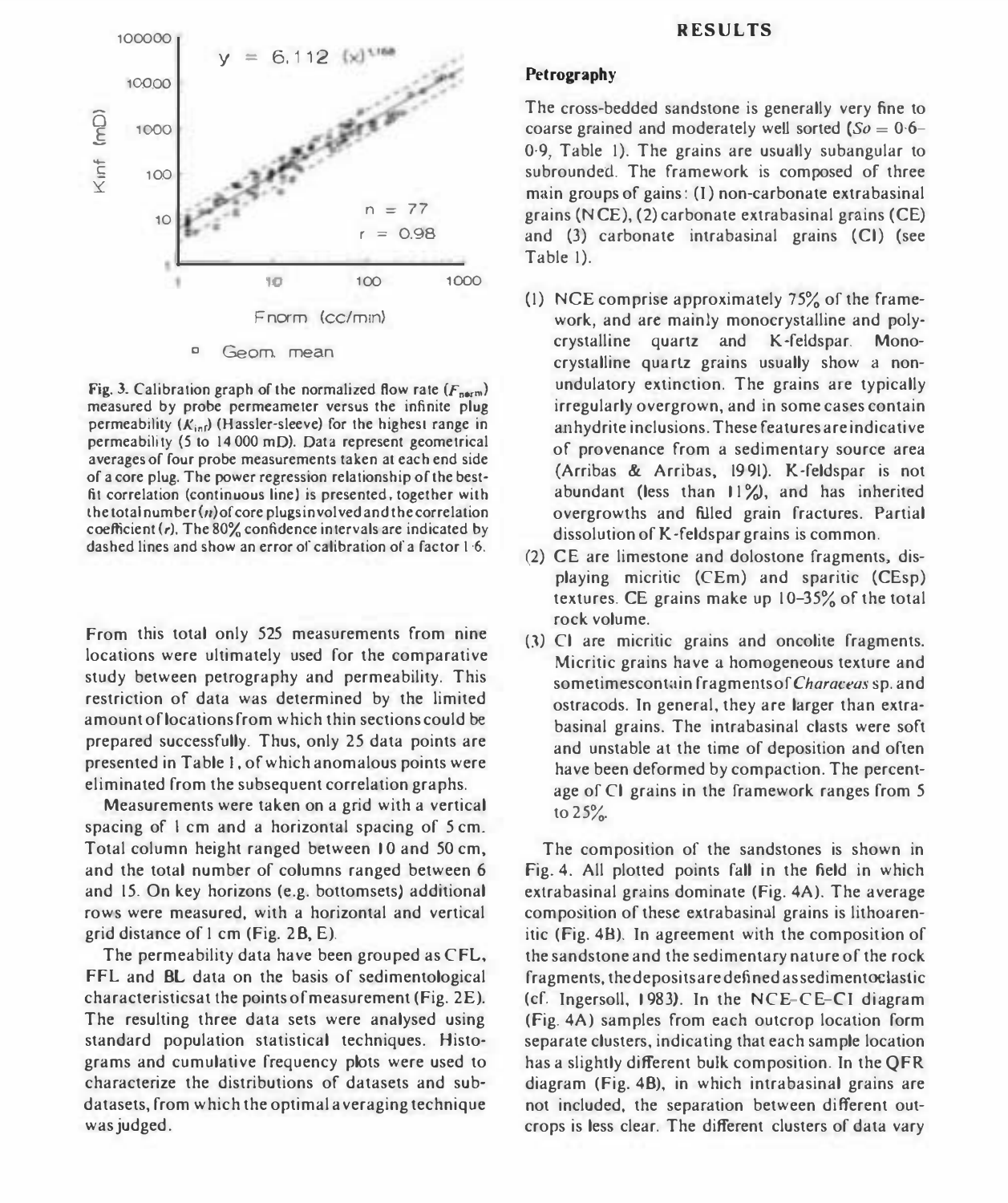| Sample     | Texture                          |         |                                       |                                          |                             |                                         | Composition (%) |                     |          |          |        |                     | Permeability (D) |            |          |                         |
|------------|----------------------------------|---------|---------------------------------------|------------------------------------------|-----------------------------|-----------------------------------------|-----------------|---------------------|----------|----------|--------|---------------------|------------------|------------|----------|-------------------------|
|            | Average<br>grainsize<br>$(\phi)$ | Sorting | Primary<br>porosity<br>$\binom{n}{c}$ | Secondary<br>porosity<br>$\binom{n}{20}$ | P1<br>pore size<br>$(\phi)$ | P <sub>2</sub><br>pore size<br>$(\phi)$ | o               | K-feldspar CEm CEsp |          |          | C1     | Carbonate<br>cement | Range            | Average SD |          | $\boldsymbol{n}$        |
| <b>CFL</b> |                                  |         |                                       |                                          |                             |                                         |                 |                     |          |          |        |                     |                  |            |          |                         |
| VI.2       | $I-42$                           | 0.80    | $21 - 2$                              | 10.8                                     | 2.26                        | 110                                     | $64 - 3$        | $10-0$              | $6 - 3$  | 12.6     | 5.6    | 0.9                 | $8.20 - 15.45$   | $10-72$    | $1 - 77$ | 43                      |
| IX.1       | $I-51$                           | 0.62    | 30.0                                  | 4.6                                      | 2.26                        | $1 - 89$                                | 65.5            | 8.6                 | $6 - 0$  | 14.3     | 4.0    | 0.6                 | $6.08 - 11.93$   | 8.49       | 1.56     | 10                      |
| IX.2       | $1 - 75$                         | 0.81    | 24.6                                  | 7.2                                      | 2.75                        | $\lceil \cdot 3 \rceil$                 | 59.6            | 10.3                | 9.3      | 14.9     | 5.6    | 0.0                 | $6.80 - 10.01$   | 8.59       | 1.33     | 7                       |
| XII.1      | 1.94                             | 0.79    | 25.0                                  | 6.0                                      | 2.62                        | $1 - 72$                                | 56.2            | 5.6                 | $6-6$    | $21 - 6$ | 8.3    | 1.3                 | $2.13 - 6.76$    | 4.38       | 1.66     | $\overline{\mathbf{4}}$ |
| XIII.2     | 202                              | 0.72    | 23.6                                  | 4.2                                      | 2.94                        | 2.11                                    | 48.6            | 7.0                 | 9.0      | 24.2     | $10-3$ | $0 - 6$             | $4.11 - 5.52$    | 4.90       | 0.51     | $\overline{\mathbf{4}}$ |
| XIV.1      | 2.32                             | 0.99    | 14.8                                  | 3.8                                      | 2.74                        | 1.18                                    | $37 - 0$        | 6.5                 | $10-6$   | 186      | 25.0   | 0.9                 | $7.00 - 15.10$   | 10.63      | 2.09     | 14                      |
| XV.1       | 1.57                             | 0.74    | 19.4                                  | $10-2$                                   | 2.46                        | 0.66                                    | $57 - 1$        | 5.9                 | 4.3      | 11.5     | 16.8   | $4 - 2$             | $3-41-9-83$      | 5.73       | 1.39     | 30                      |
| XV.2       | 2.69                             | 0.69    | $16 - 4$                              | $3 - 4$                                  | 3.62                        | 2.14                                    | 65.6            | 3.6                 | 4.6      | 11.6     | 13.0   | 4.0                 | $8.16 - 11.54$   | 9.97       | 1.16     | 8                       |
| XVII.1     | 2.20                             | 0.82    | 19.8                                  | $5-6$                                    | $2 - 45$                    | 1.48                                    | 67.9            | 5.0                 | 46       | 6.3      | 13.3   | 2.6                 | $6.12 - 18.86$   | 12.68      | 3.3      | 28                      |
| <b>FFL</b> |                                  |         |                                       |                                          |                             |                                         |                 |                     |          |          |        |                     |                  |            |          |                         |
| VI.2       | 2.35                             | 0.69    | 18.0                                  | 7.2                                      | 3.22                        | $2 - 01$                                | 68.5            | 3.6                 | 9.6      | 10.3     | $6-0$  | 1.6                 | $4.84 - 9.67$    | 7.07       | 1.22     | 34                      |
| IX.1       | 2.24                             | 0.71    | 244                                   | 4.8                                      | 3.20                        | $2 - 06$                                | 69.6            | $3-0$               | 6.3      | 13.0     | 4.6    | 3.3                 | $3.81 - 6.43$    | 4.93       | 0.83     | 8                       |
| 1X.2       | 2.67                             | 0.82    | 17.8                                  | 3.2                                      | 3.34                        | $2 - 05$                                | 59.6            | 60                  | $10-0$   | $10-6$   | $10-3$ | 3.3                 | $4.11 - 6.28$    | 5.51       | 0.69     | $\overline{7}$          |
| X11.1      | 2.29                             | 0.69    | $22 - 2$                              | 5.2                                      | 3.37                        | 2.03                                    | 626             | 4.0                 | $12 - 6$ | 120      | 8.3    | 1.3                 | $2.77 - 5.10$    | 3.92       | 0.65     | 14                      |
| XIII.2     | 3.09                             | 0.76    | 21 <sub>5</sub>                       | 2.9                                      | 3.84                        | 2.42                                    | $57 - 6$        | 4.6                 | $10-6$   | 15.3     | $10-0$ | 1.6                 | $1.72 - 4.31$    | 3 3 9      | 0.72     | 27                      |
| XIV.1      | 2.54                             | 0.92    | 16.6                                  | 7.0                                      | 3.30                        | $2 - 40$                                | 562             | 3.6                 | 11.6     | 7.0      | 19.0   | 2.3                 | $2.70 - 8.94$    | $6 - 07$   | 2.07     | 28                      |
| XVII.1     | 2.45                             | 0.78    | 19.2                                  | 8.6                                      | 3.07                        | 2.08                                    | 56.6            | $4 - 0$             | $1-6$    | 6.6      | 18.0   | 3.9                 | $2.10 - 12.01$   | 5.99       | 2.09     | 55                      |
| <b>BL</b>  |                                  |         |                                       |                                          |                             |                                         |                 |                     |          |          |        |                     |                  |            |          |                         |
| VI.2       | 2.14                             | 0.67    | $18-1$                                | $8 - 7$                                  | $3 - 10$                    | 1.79                                    | 62.5            | 5.6                 | 7.6      | 13.6     | 5.3    | 4.9                 | $3.01 - 10.60$   | 7.28       | 1.42     | 36                      |
| IX.1       | 2.53                             | 0.72    | $22 - 2$                              | 5.0                                      | 3.30                        | 1.73                                    | 62.9            | 3.0                 | 6·0      | 15.3     | 7.0    | 5.6                 | $2.47 - 5.93$    | 3.74       | 1.04     | 9                       |
| XII.1      | 2.92                             | 0.74    | $21 - 0$                              | 58                                       | 3.50                        | $1 - 44$                                | $54 - 3$        | 3.6                 | 60       | 22.0     | 9.6    | 4.3                 | $2.15 - 6.89$    | 3.95       | $1 - 14$ | 26                      |
| XIII.2     | 2.97                             | 0.71    | 20.8                                  | 5.4                                      | 3.60                        | 1.83                                    | 58.9            | 4.6                 | 6.3      | 200      | 5.6    | 4.3                 | $1.62 - 5.95$    | 3.72       | 1.25     | 24                      |
| XIV.1      | 2.95                             | 0.78    | $18-8$                                | 9.2                                      | 2.98                        | $1 - 17$                                | $57 - 6$        | $4-0$               | 80       | 15.3     | 7.0    | 8·0                 | $1.36 - 10.51$   | $6 - 00$   | 1.82     | 43                      |
| $XV.1-C$   | 2.55                             | 0.95    | 16.8                                  | 3.0                                      | $3 - 12$                    | 190                                     | 52.3            | 5.3                 | 5.6      | 11.0     | 230    | 1.6                 | $2.47 - 5.10$    | 3.73       | 0.68     | 26                      |
| $XV.1-F$   | 2.36                             | 1.05    | $18-2$                                | 5.4                                      | 2.54                        | 143                                     | 55.6            | 3.6                 | 76       | 14.6     | 15.3   | 2.3                 | $1.72 - 8.03$    | 4.77       | 1.91     | 22                      |
| $XV.2-C$   | 2.72                             | 0.86    | $20 - 8$                              | $4 - 2$                                  | 2.71                        | 2.36                                    | 51.6            | 5.6                 | $5 - 2$  | $11 - 5$ | 247    | 1.3                 | $4.09 - 7.50$    | 6.06       | 1.06     | 8                       |
| $XV.2-F$   | 3.26                             | 0.96    | 22.6                                  | 3.6                                      | 3.73                        | 2.86                                    | 56.0            | $4-0$               | $4 - 0$  | $13 - 0$ | 22.0   | 1.0                 | $0.93 - 5.01$    | 3.84       | 0.85     | 10                      |

Table 1. Texture, composition and permeability of analysed sandstones.

Sorting is the phi standard deviation (Folk, 1980). Composition is subdivided into quartz (Q), K-feldspar, micritic carbonate extrabasinal grains (CEm) and sparitic carbonate extrabasinal grains (CEm) and sparitic carbonat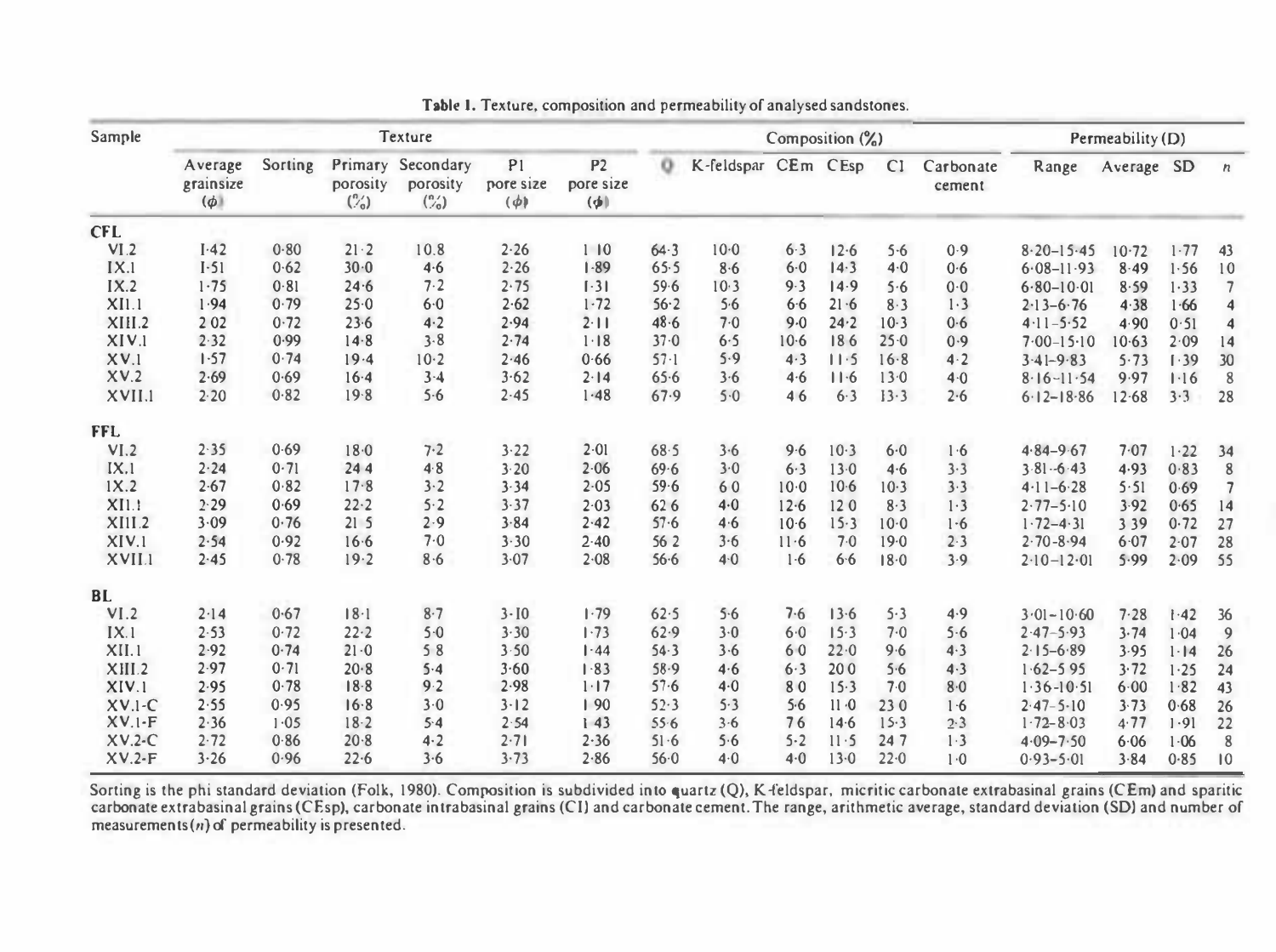

Fig. 4. Framework composition of sandstones: (A) in an NCE-CE-CI diagram (after Zuffa, 1980; (B) in a Q-F-R diagram (after Pettijohn et al., 1973). Samples of a corresponding outcrop location are clustered. Arrows indicate variation in composition from coarser to finer grained subfacies in a cross-bedded set. NCE, non-carbonate extrabasinal; CE, carbonate extrabasinal: Cl, carbonate intrabasinal; Q, quartz; F. feldspar: R, rock fragments.

in the ratio between quartz and rock fragments, reflecting small differences in provenance between the various outcrop locations.

Porosity is interpreted to be mainly of primary origin. Primary porosity ranges from 16:4 to 30% (Table I). Primary porosity is characterized by interparticle pores, with a poresize distribution closely related to the grain size (Fig. 5). The average primary pore size is approximately  $1\phi$  unit smaller than the average grain size.

#### **Diagenesis**

Diagenesisofthe sandstones includes mechanical and chemical compaction. cementation and generation of secondary porosity. Mechanical compaction mainly affected intrabasinal micritic grains and produced deformed and disintegrated grains. Chemical compaction affected hard micritic grains and some intrabasinal grains (oncolites). which often have concavoconvex contacts with siliciclastic grains, without deformation of internal textures. Cementation has generally not been intense (less than  $4\frac{9}{6}$ ; Table 1) and cements consist mainly of calcite overgrowths around monocrystalline carbonate grains. Locally, equant calcite mosaics are present. From the textural relationship betweendef ormedsoft grains and the undef ormed

calcite cement, it is concluded that cementation postdatescompaction.

Secondary porosity generation is the last diagenetic process to have affected the sandstones. Secondary porosity is characterized by the presence of oversized



Fig. 5. Average grain size versus average pore size of  $(\blacksquare)$ primary and  $(\square)$  secondary porosity.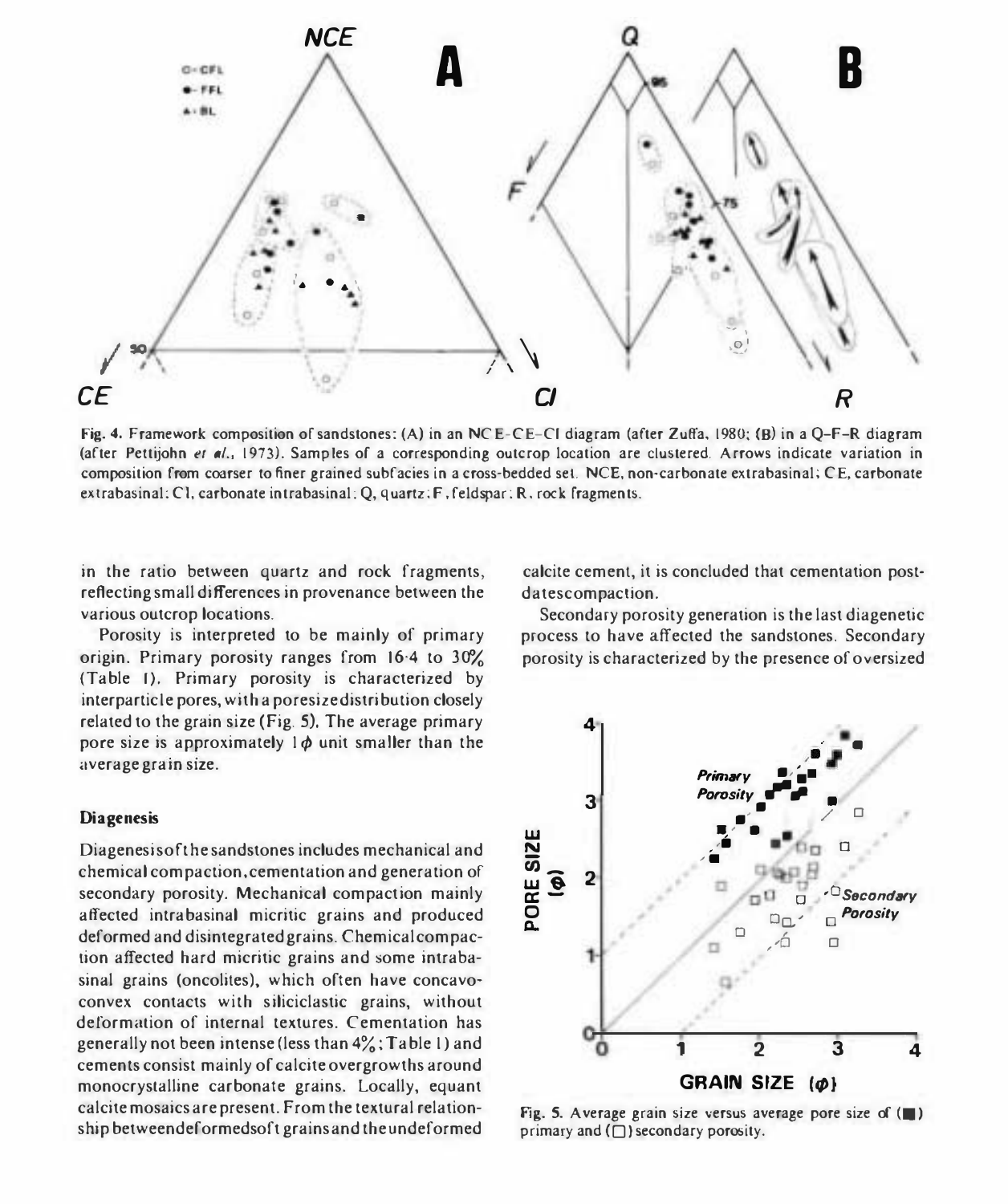perus (Fig. 6A). Thaturus indicative of secondary pecesity, such as inhoming nearly of packing {Schnidt & McOonald, 1979), are common Microsoft grams have highly corroded edges. Intragrammlar discolution paces is first the dissolution of indeely mindbesmal. micribe grams. Secondary pore see is bus well correlated with grain size than in the case of primary pare site (F is 3), and shown a lactor scalar of diax

points with average pore sizes needly be unit larger than the average grain size.

Compution is the most in lense di agencie process that has modified primary parasity by defermition of soft grans as a rout of mechanical contraction (Fig. 6B) and the interpenetration of hard grains by cheopeal ourspation (ef. Rittenhouse 1931, Myra. & Beard 1930) A clear demande in granary among



Fig 6. (A) Photomicrupaph in place-polacized light of sample XII.1 (scale hac= 0.25 mm). Oversized poces of secondary origin created by complete (D) and reac-complete (P) dissolution of carbonate grains. Note compaction of micritic grains (dar's acty). Light acey neers represent void space. (B) Photomicrograph in place-polarized light of sample XII.2 (scale hac = 0.5 mm). Reduction of primacy porcelly by mechanical compaction of micritic intrahasinal grains (M). Light grey aceas represent void space. Note sharp houndary hetween CFL (lower part) and FFL (apper part) indicated by a dashed line. (C) Photomicrograph in place-polarized light of sample VI.2 (scale har = 3 cm) of upper part of a formet with coarsec(CFL) and finer (FFL) grained larrient, overlain by a fine grained bottomeet (BL) of the vertically stacked cross-bedded sets. Sharp homodaries hetween the subfacies CF Land FFL are indicated by dashed lines. The erosion surface (E) that forms the boundary hetween the lower forest (CFL and FFL) and the overlying BL is indicated by a continuousline.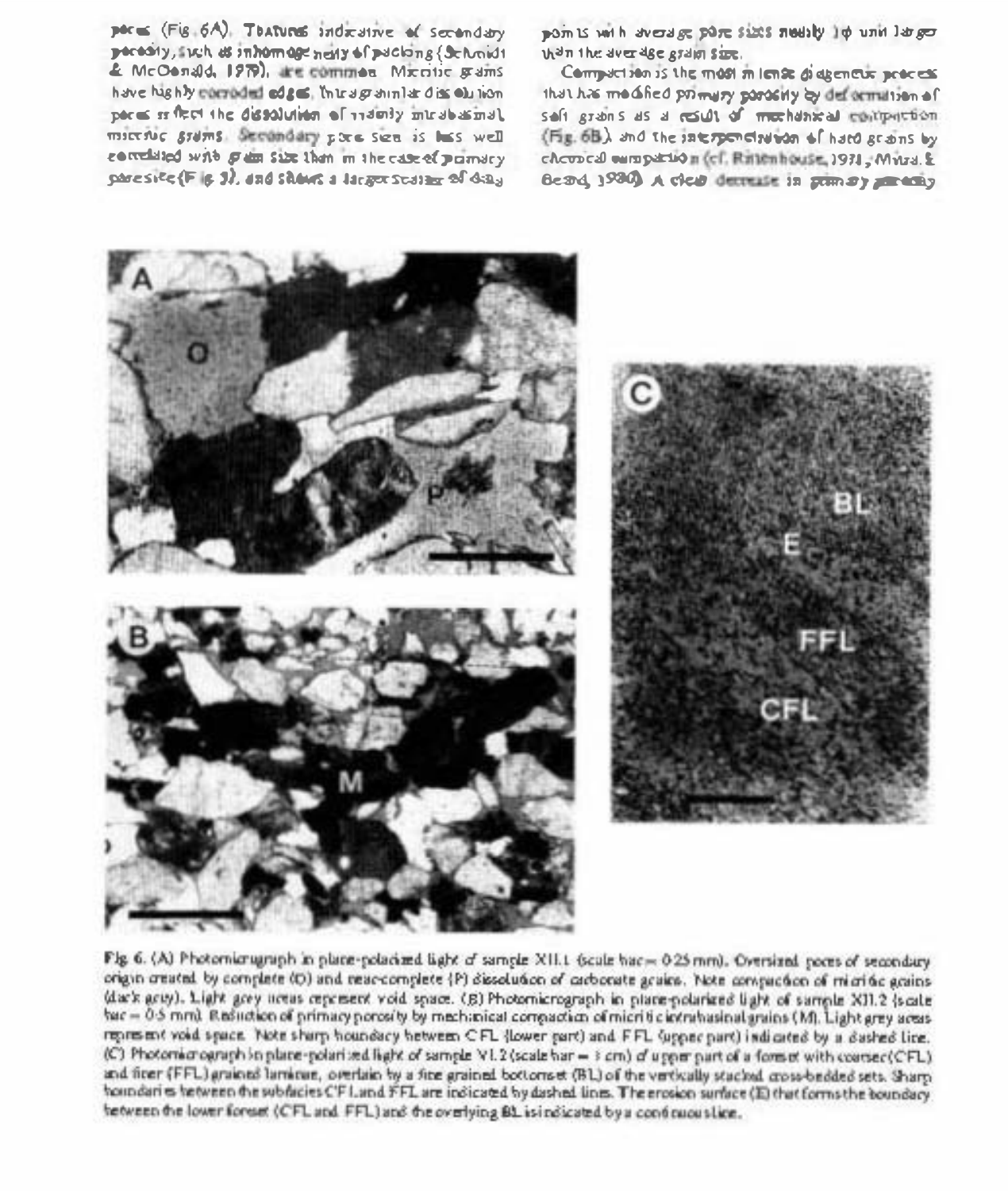was found in sandstones with a high percentage of micritic grains (Fig. 7 A). This relationship (correlation coefficient  $r = -0.555$ ) is obscured by later diagenetic processes such as cementation and secondary porosity generation. It is assumed that secondary porosity merely resulted from dissolution of micritic grains. Thus, by adding the percentage of secondary porosity to the percentage of micritic grains, an estimate of the original micritic grain content is obtained, The percentage of cement, resulting in a reduction of the primary porosity, may be added to the percentage of primary porosity (horizontal axis of the graph), yielding the percentageof pre-cementation porosity (Fig. 7B). Thus, the original porosity of a sandstone with an original framework composition of approximately 40% carbonate micritic grains is reduced to near 15% by compactional processes. This fact outlines the relevance of sandstone composition on primary porosity reduction.

#### Contrasts in petrography

Boundaries between the different subfacies CFL, FFL and BL are often very sharp (Fig.6C). It can be



Fig. 7. (A) Percentage of intrabasinal (Cl) and extrabasinal carbonate micritic (CEm) grains versus percentage of primary porosity (PI). (B) Percentage of secondary porosity  $(P2)$  added to  $C1 + CEm$ ) versus carbonate cement percentage  $(CO_1^2^-)$  added to  $(P1)$ .

observed that the CFL is characteristically coarser grained (medium grained sand) than the FFL and BL (fine grained sand). Sorting of CFL has a wider range  $(0.62-0.99,$  well to poorly sorted) than the FFL  $(0.69-$ 042. moderately to well sorted). The bottomset sands (BL) are generally not as well sorted as the FFL (sorting of BL ranges between 0·67 and 1·05). In some cases, bottomsets are better sorted than the foreset laminae. The three subfacies have similar lower limits of primary porosity (16.2–16.8% thevalue of  $14.8\%$  is considered anomalous), but differ in their upper limits (CFL: 30%, FFL: 24-4% and BL: 2 2·2%). As pore size (primary and secondary) is directly related to average grain size (see Fig. 5), the pores of CFL are larger than those in FFl and BL.

A significant difference in composition between coarser grained (CFL) and finer grained  $(FFL + BL)$ subfacies of individual cross-bedded sets has been observed. The QFR diagram (see Fig. 4B, direction of the arrows) shows that the percentage of quartz grains increases with decreasing grain size. Contrasts in the quantity of micritic grains between the CFL. FFL and BL of individual cross-bed sets result in contrasts of primary porosity evolution and development of secondary porosity between the subfacies (Table I)

## Contrasts in permeability

The 2600 outcrop probe permeameter measurements range between 0·5 and 20 D. In cross-bedded sets where the range in grain sizes is small, the range of permeability is also small. Population statistics prove the independence of the differentsubfacies $(H)$ 

& Donselaar. 1993). On the basis of histograms and cumulative frequency plots of permeability data populations and subpopulations (e.g. Fig. 8). the following observations were made, (I) Data populationsshow approximately normal, log-normal or bulk (frequency maxima over several permeability classes) distributions. (2) Subpopulations (i) are in general approximately normally distributed (Gaussian distributions), but log-normal distributions also occur; (ii) foreset data distributions often show two distinct frequency maxima (bimodality according to CFL and FFL data), with a  $2-5$  D difference;

frequency of bottomset (Bl) data often fall in the same class as the lower permeability peak (FFL) of the foreset data distribution (Hartkamp, 1993). From these observations it is concluded that the optimal procedure for calculating the mean of data subpopulations, corresponding to CFL, FFL and BL. is the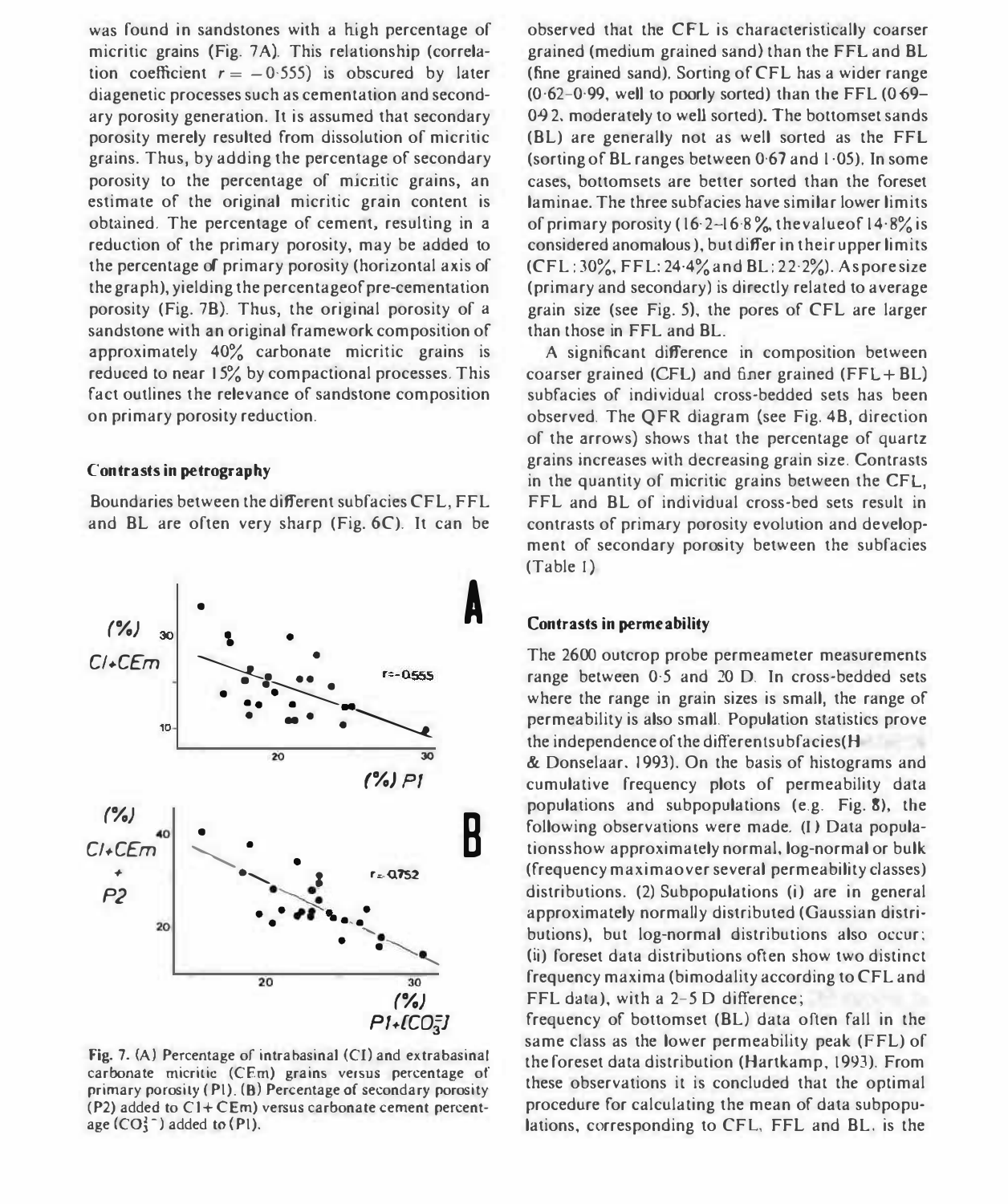

Fig. 3. Example of Cooperrey directors of (As) and downs 90.3/ and (A2) sub antends. Coract and borean mt. of one conservation of number of the entry of the context of the state of the state of the state of the state of the state of the state of the state of the state of the state of the state of the state of the state of the state of one drost bed. The local do sues los an approximately nermal distribution. The sub-date of the fore esshows a bimodel thuratter, according o FFL and CFL data.

and busine averaging untilied (Gondbour & Assen, 1981) The occurrence of opproximately informally discributed permeditibly data related to homogenedus' study types (dedding, sedimentery structures) is contismed by other studies (e.g. Jansen et ul., 1987; Cibbons et of , 1991, Tylde at of .. 1991).

The frequency distinguiusms of the drihmence averase permediably of CFL, FFL and BL daw of all studied energieds (17 lecenions) are presented in FIR 9. On dycrope controls between sylfages are 2.1.25:1 (CPL: PPL: BL) The speake permeabobly ranges, avenues and sundard deviations of the point to goodly change territoid or desibleds (525 mosturements) are per coming of m. Table 1. Standard de viations of CFL sepresent the life of verwhen in measurewent while subduct deviations of FFL tepply the smallest range in measured values.

## DISCUSSION

Permissionly in sendomed is in general linearly related to persoly on a log-normal state ( Jensen, 1990). By centralst, in Fig. 10 very wague trends eacur be tween total porosty, primary and sociondary porocmy, and the permeability of the studied sandstances. The denus how u wide speed (comedation northermis) for both fines were 6 002 of love pirtsly, - 0 16 of primary persaily and 0.24 of secondary persony). Figure 11 s havs that average porm cabisty correlates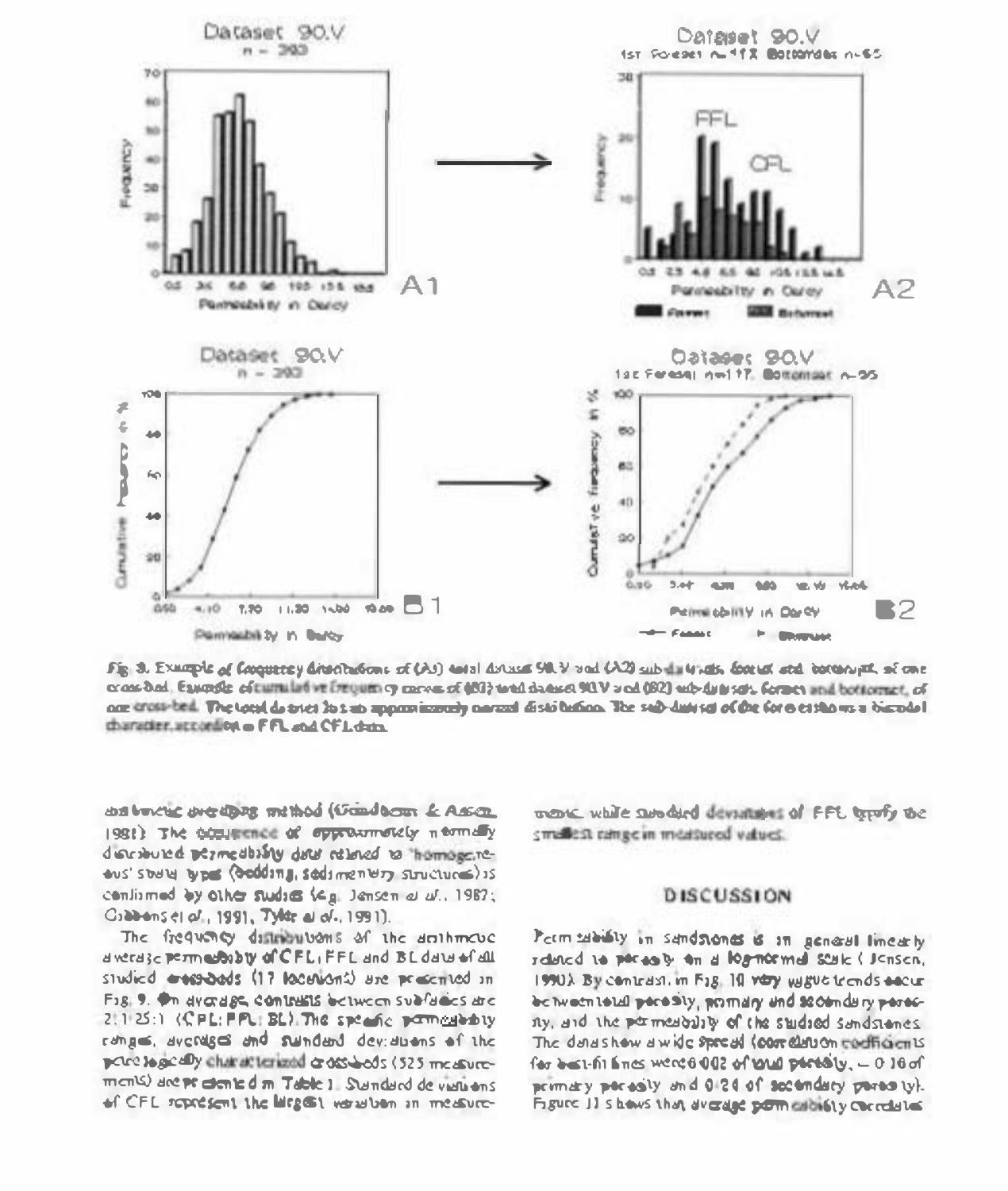

Fig. 9. Cumulative frequency distributions of arithmetic average permeability of CFL, FFL and BL data of all 17 outcrop locations (average permeability of CFL=17,  $FFL = 17$  and  $BL = 25$ ). On average, contrasts are  $2:1:25:1$ (CFL: FFL: BL).



Fig. 10. Primary ( $\bullet$ ), secondary ( $\circ$ ) and total ( $\Box$ ) porosity versus permeability.

well with the average pore size of primary pores, although the correlation with the average pore size of secondary pores is less clear. However, permeability clearly decreases with decreasing average pore size. From a comparison of Figs 10 and 11 it can be inferred that permeability depends more on average pore size than on total porosity.

To emphasize the effect composition exert on permeability, a graph of perme-



Fig. 11. A verage pore size of primary  $(\bullet)$  and secondary  $(\bigcirc)$ pores versus permeability.



Fig. 12. Sandstone composition  $[(C1 + CE)/Q$  index] versus permeability with samples grouped as a function of grain size. Note the relevance of provenance (sandstone composition) and grain size on permeability. CI, carbonate intrabasinal, CE, carbonate extrabasinal; Q. Quartz.

ability versus composition (ratio of carbonate to quartz grains) is presented in Fig. 12. The different grain sizes are reflected in the separation of the generally coarser grained CFL and the generally finer grained FFL and BL. For both clusters a clear correlation exists between a

carbonate to quartz with increasing permeability. Figure 12 shows that permeability depends primarily on: (1) mineralogical composition and related diagenetic processes  $(y = axis)$  and (2) the grain size.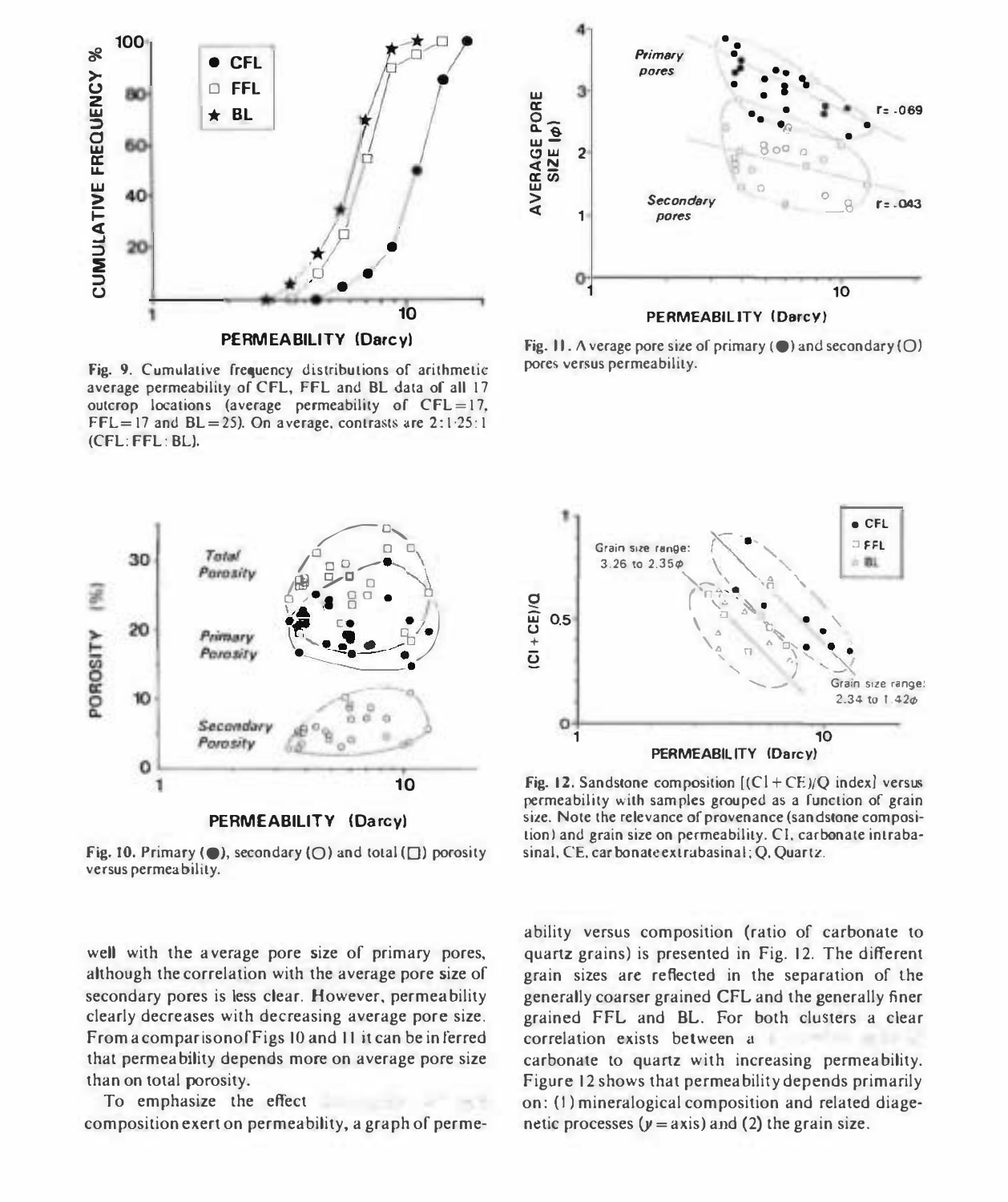#### CONCL USIONS

1. In the cross-beds, average grain sizes range from medium grained sand in the coarser grained foreset laminae (CFL) to fine grained sand in the finer grained foreset laminae (FFL) and bottomset (BL). The sand is on average moderately well sorted ( $\delta \theta = 0.6 - 0.9$ ).

2. The average size of primary pores is approximately  $1\phi$  unit smaller than the average size of the poreforming grains. The secondary pores (oversized pores) are approximatelyh  $I\phi$  unit larger than the average grain size.

3. Thedifferences in frameworkcompositionbetween the different outcrop locations are a result of small differences in provenance. Compositional contrasts between the 5ubf acies of a cross-bedded set are related to grain size. Coarser grained foreset laminae (CFL) have a larger amount of carbonate intra- and extrabasinal grains than do the adjacent finer grained laminae (FFL) and bottomsets (BU.

4. The abundance of micritic grains is decisive in the course of diagenesis, controlling the primary porosity reduction by compaction and secondary porosity generation. Contrasts in the quantity of micritic grains between the CFL, FFL and BL of individual crossbed sets result in contrasts of primary porosity evolution and development of secondary porosity between the subfacies. A correlation exists between a decreasing ratio of carbonate to quartz and increasing permeability.

5. Outcrop probe permeameter studies show a range in permeabilities of 0.5-20 D. On average, contrasts in permeability between the subfacies are  $2:1:25:1$ (CFL:FFL:BL).

6. Probe permeability contrasts between CFL. FFL and BL depend on pore size and mineralogical composition contrasts between the subfacies.

## ACKNOWLEDGMENTS

Thanks are due to Margarita Diaz Molina of the Universidad Complutense in Madrid for her valuable discussions in the field and for her constructive comments on the manuscript. Professor K. J. Weber is kindly thanked for his critical reading of the typescript and encouragement. The helpful comments of Thea van de Graaff-Trouwborst and Evert van de GraaH' were much appreciated. Sedimentology reviewers Andrew Hurst and Steve Ehrenberg are thanked for critical comments on the typescript. Suggestions from an anonymous referee were also appreciated.

## REFERENCES

- ARRIBAS, J. & ARRIBAS. M.E. (1991) Petrographic evidence of different provenance in two alluvial fan systems (Paleogene of the Northern Tajo Ba sin. Spain). In: Developments in Sedimentary Provenance Studies (Ed. by A. C. Morton, S. P. Todd & P. D. W. Haughton), Spec. Publ. geol. Soc., 57, 263-271.
- VAN BAAREN, J.P. (1979) Q uick-look permeability estimates using sidewall samples and porosity logs. In: Proc S.P. W.L.A. 6th European Logging Conference, London, March, pp. 1-11.
- BEARD, D.C. & WEYL, P.K. (1973) Influence of texture on porosity and permeability of unconsolidated sand. Bull. Am. Ass. petrol. Geol., 57,349-369.
- CARMAN, P.c. (1937) Fluid flow through granular beds. In: Trans. Inst. Chem. Eng., 15, 150-166.
- CHANDLER, M.A., KOCUREK, G., GOGGIN, D.J. & LAKE, LW. (1989) Effects of stratification heterogeneity on penneabiality in eolian sandstooe sequence, Page Sandstone, Northern Arizona. Bull. Am. Ass. petrol. Geol., 55, 307-309.
- DIAz MOLlNA, M., ARRIBAS MocoRoA, J. & BUSTlLLO REVUELTA, A. (1989) The Tórtola and Villal ba de la Sierra fluvial fans: Late Oligocene-Early Miocene, Loranca Basin, Central Spa in. In: Guidebook for Fieldrip 7, 4th Int. Con1. on Fluvial Sedimentology, Barcelona-Sitges, (Ed. by C. Puigdefabre pas). Servei Geologicde Ca ta lun ya.
- DIAZ MOLINA, M., CAPOTE, R. & LOPEZ MARTINEZ, N. (1985) Wet fluvial fans of the Loranca Basin (Central Spain), channel models and distal bioturbated gypsum and chert. In: Fieldtrip Guidebook. 6th Int. Ass. Sediment., Eur. Reg. Meeting, Lerida, Spain (Ed. by M. D. Mila & J. Rossell), pp. 149-185. Institut d'estudis lllerdencs.
- DREYER, T., SCHREIE, A & Walderhaug, O. (1990) Minipermea meter-based study of permeability trends in channel sand bodies. Bull. Am. Ass. petrol. Geol., 74, 359-374.
- EHRENBERG, S.N. (1990) Relationship between diagenesis an d Reservoir Quality in sandstones of the Garn Formation. Halterban ken, mid-norwegian continentalshe F. Bull. Am. Ass. petrol. Geol., 74. 1538-1558.
- EIJPE. R. & WEBER, K.J. (1971) Minipermeameters for con so lidated rock and unconsolidated sand. Bull. Am. Ass. petrol. Geol., 55, 307-309.
- FOLK, R.L. (1980) Petrology of Sedimentary Rocks. Hemphill Publishing Company, Austin, TX.
- GIBBONS, K., HALVORSEN, C. & SIRING, E (1991) Vertical and horizontal permeability variation within a sandstone reservoir based on miniperineameter data. In: Proc. Isi Minipermeatry in Reserv. Studies Conference, Edin burgh, 27-28 June, pp. 1-9.
- GOGGIN, D.l., THRASHER, R .L. & LAKE, L.W. (1988) A theore tical and experimental analysis of minipermeame ter response including gas slippage and high velocity flow effects. In Situ, 12,79-116.
- GR1NDHEIM, A.O. & AASEN. J.O. (1991) All Evaluation of Homogenization Techniques for Absolute Permeability. Lerkendal Petroleum Engineering Workshop, Trondheim.
- HALVORSEN, C. & HURST, A. (1990) Principles. practice and applications of laboratory minipermeametry. In: Advances in Core Evaluotion. Accuracy and Precision in Reserves Estimation (Ed. by P. F. W orthington, pp. 521-549. Gordon & Breach.